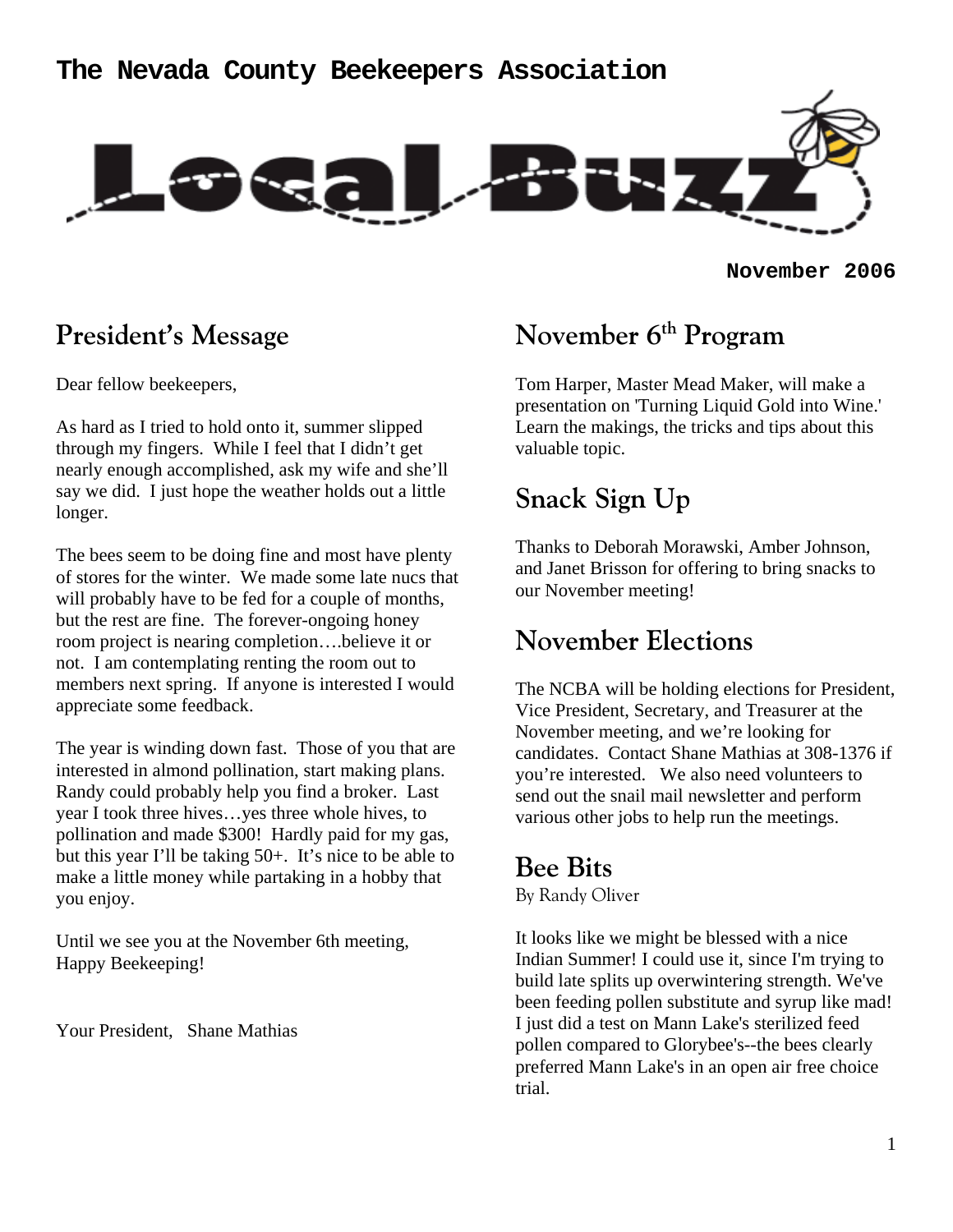I've been spending far too much time writing, at the expense of caring for my bees. I get going on what I think will be a small article, and next thing I know, I'm spending late hours doing research, and grinding out thousands of words.

Almond pollination is firming up--North Valley strong colonies are signing in the \$150 range.

Today I just sent off two more articles to publish in the December American Bee Journal--one on integrated pest management for varroa, the other on oxalic acid. Here is an excerpt:

#### Does It Harm The Bees?

Ellis and Aliano found that OA is about 70 times as toxic to mites as it is to adult bees—which is a much greater spread than with either thymol or formic acid. The bees normally do not react defensively to being dribbled with syrup, but on rare occasions run out the entrance for a while. Occasionally one will notice a little adult bee kill after oxalic treatment. Adult bee kill does not seem to be an issue. However, there are questions about subtle effects, larval kill, and lasting suppression of brood development.

As far as winter broodless dribbling, it is absolutely critical to treat them only once, with exactly the right amount and concentration of OA. More than one winter treatment clearly hurts the bees. Charriere and Imdorf (2002) found that colonies treated with 5-6 ml/seam of 3% OA were only 85% the strength of controls by April 25. The best review is in Anonymous (1999). Typically, winter bees treated with OA start out a little slower, but catch up by the end of March.

#### Spring/summer treatments

With summer dribbling, it is easy to overlook any effect of OA on brood rearing, especially if applied to late summer colonies that are not on a honeyflow, and were stressed by mites. Local anecdotal reports didn't notice any frank effect, but they weren't really

measuring. One study of late gives us pause. Hatjina and Haristos (2005) is the only study I've found that reports significant problems to brood development following OA dribble. The authors recommend against summer treatment. The study was performed in Greece, "during the summer, between honey flows." A question that is begging to be answered is: whether OA efficacy or brood mortality is affected by the amount of nectar flow during treatment.

Brødsgaard, et al. (1998) Treated colonies once in late March, and measured brood areas. "Neither the residues of oxalic acid in honey, the GST activity, nor the colony development after spring treatment with either trickling or spraying with oxalic acid seem to indicate any problems."

#### Heinz Kaemmerer of Heilyser Technology says:

"You can treat your colonies with a liquid mixture of OA and sugar but be careful. The liquid acid shortens the life of the bees. There is no problem during summer because the bee's life not longer than approximately 6 weeks. The problem starts with winter bees--do not treat your winter bees more than one time with liquid OA. When using liquid OA bees get wet and have to clean each other. The result is, the acid ends up in their stomach and during winter without a cleaning flight it shortens the life of the bees. Two treatments on winter bees might kill the colony. Liquid OA is a slow killer and bees will probably die after a few weeks or month instead reaching the next season."

Do not be in the "If a little's good, a lot would be better" mentality with oxalic. It can be rough if over applied to the winter cluster, and is rough on the brood in the summer colony. However, be aware that most other treatments also affect the brood (amitraz, formic, thymol), queens (coumaphos), or drones (fluvalinate).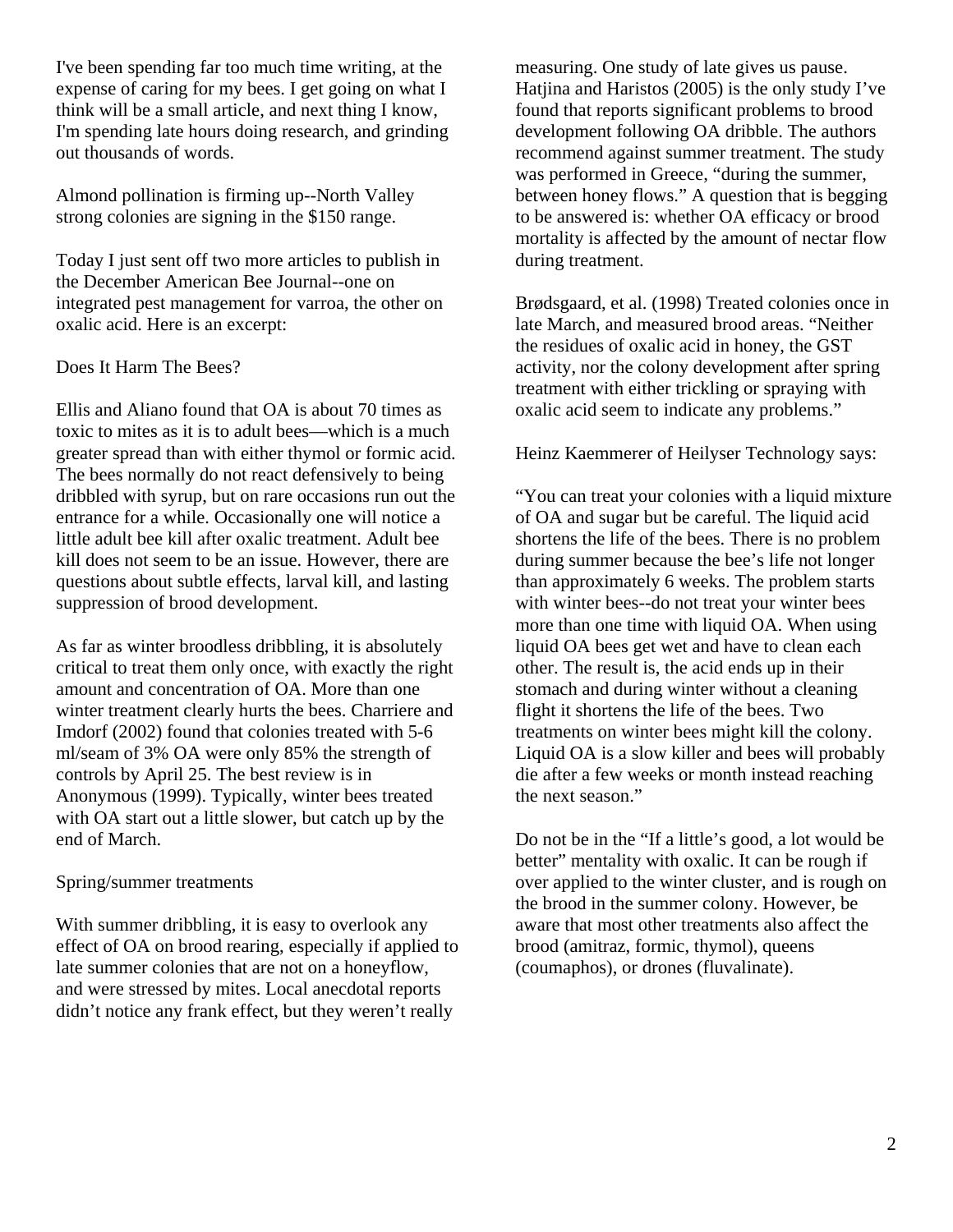

• Foundation Waterproofing • Mold Prevention · Bobcat with Front End Loader + 8,000 lbs Excavator

Phone: 530-346-9196

Cell: 530-308-9690



#### **Sacramento Beekeeping Supplies**

- Complete line of all beekeeping supplies
- Candle making supplies (molds, wicks, dyes, scents)
- Glycerin soap making supplies (soap base, molds, scents, and dyes)
- Honeycomb sheets for rolling candles (50 colors and in smooth)
- Beeswax and paraffin, special container candle wax
- Gifts, books, ready made candles 2110 X Street, Sacramento, CA 95818 **(916) 451 – 2337** fax (916) 451 – 7008 email:sacbeek@cwnet.com Open Tuesday through Saturday 9:30 – 5:30 MAIL

ORDERS RECEIVE QUICK SERVICE

## **October Minutes**

Q and A: Most people reported a good honey crop, except for one or two individuals. Honey quality varies by elevation. What is the best way to treat a hive with foul brood? Treat the bees, burn the old combs, install new foundation and continue to treat while the bees draw it out. Combining hives is recommended so it is drawn out quickly.

The club has purchased the new mechanical extractor, as voted on last month. It's a nice machine but needs some balancing, Shane will look into it. It will be \$30 to rent, with \$10 returned if returned very clean, Karla Hanson is in charge.

Nevada county beekeepers must register hives yearly with the County Ag Commissioner. Less than 10 is free. Registering allows the Ag Commissioner to keep statistics on how many beekeepers the County has, allows you to be notified if somebody will spray in your area, and helps protect your right to keep bees. No officer reports were given.

#### **Cottage Cosmetics**

A how-to guide for making fine olive oil soap and all natural personal care products using beeswax is available from local author and herbalist, Linnie McNaughton. Detailed instructions are included.

To order send check for \$15(Cost of book is \$12, plus shipping and tax) to: GREEN BLESSINGS 21055 Dog Bar Rd., Grass Valley 95949 or call (530) 906-0831 or e-mail at greenblessings@infostations.com.